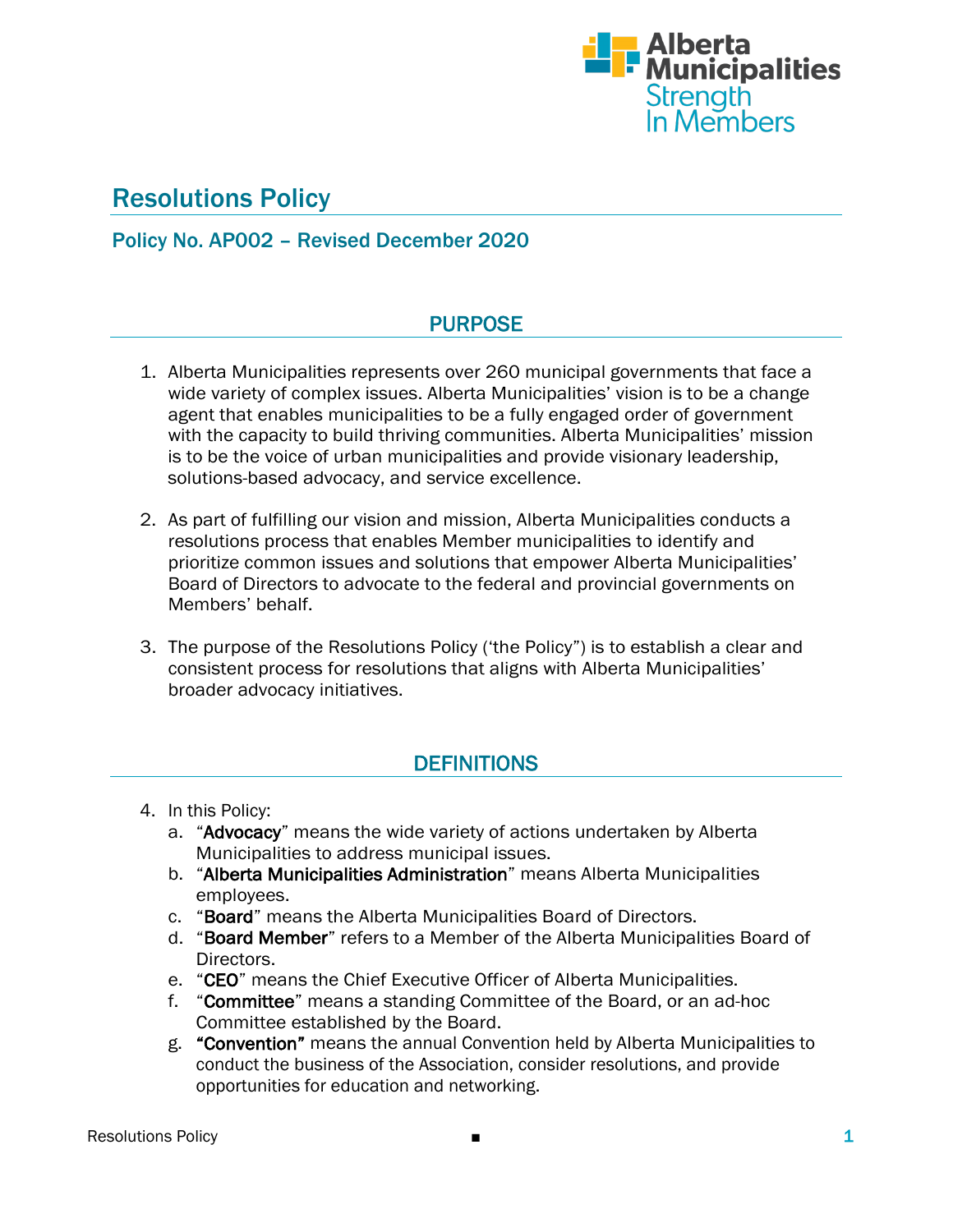

- h. "Elected Representative" refers to an elected representative of a Member of Alberta Municipalities.
- i. "Member" refers to a Regular Member of Alberta Municipalities.
- j. "Political Capital" refers to the goodwill, trust and influence a political figure/organization has with the public and other political figures/organizations.
- k. "Regular Member" means any city, town, village, summer village, and specialized municipality that has been classified as a Regular Member in accordance with Article IV of the Association's Bylaws.
- l. "Resolutions Book" means the electronic document that includes resolutions to be considered at Convention.

# **POLICY**

### Call for Resolutions

- 5. No later than January 31 of each year, Alberta Municipalities issues a call for resolutions to be considered at Alberta Municipalities' Convention during the Resolutions Session.
- 6. The call includes information on:
	- a. The resolutions policy and process, including a resolution writing guide and template;
	- b. Alberta Municipalities' prioritization policy and process, so that Members understand how Alberta Municipalities identifies the level of engagement it invests in various issues;
	- c. Strategic initiatives approved by the Board, so Members are aware of where Alberta Municipalities is focusing its attention and resources; and
	- d. The Resolutions Library, so Members are aware of past resolutions and Alberta Municipalities activities, as well as resolutions that are due to expire at that year's Convention as per Section 61 of this Policy.

#### Movers and Seconders

- 7. Resolutions may be sponsored by:
	- a. A single Member's council. Resolutions sponsored by a single Member must be seconded by another Member's council;
	- b. The councils of a group of Members. All group-sponsored resolutions are deemed to be seconded; or
	- c. The Board.
- 8. The sponsor of a resolution is deemed to have moved the resolution and is referred to as the "mover".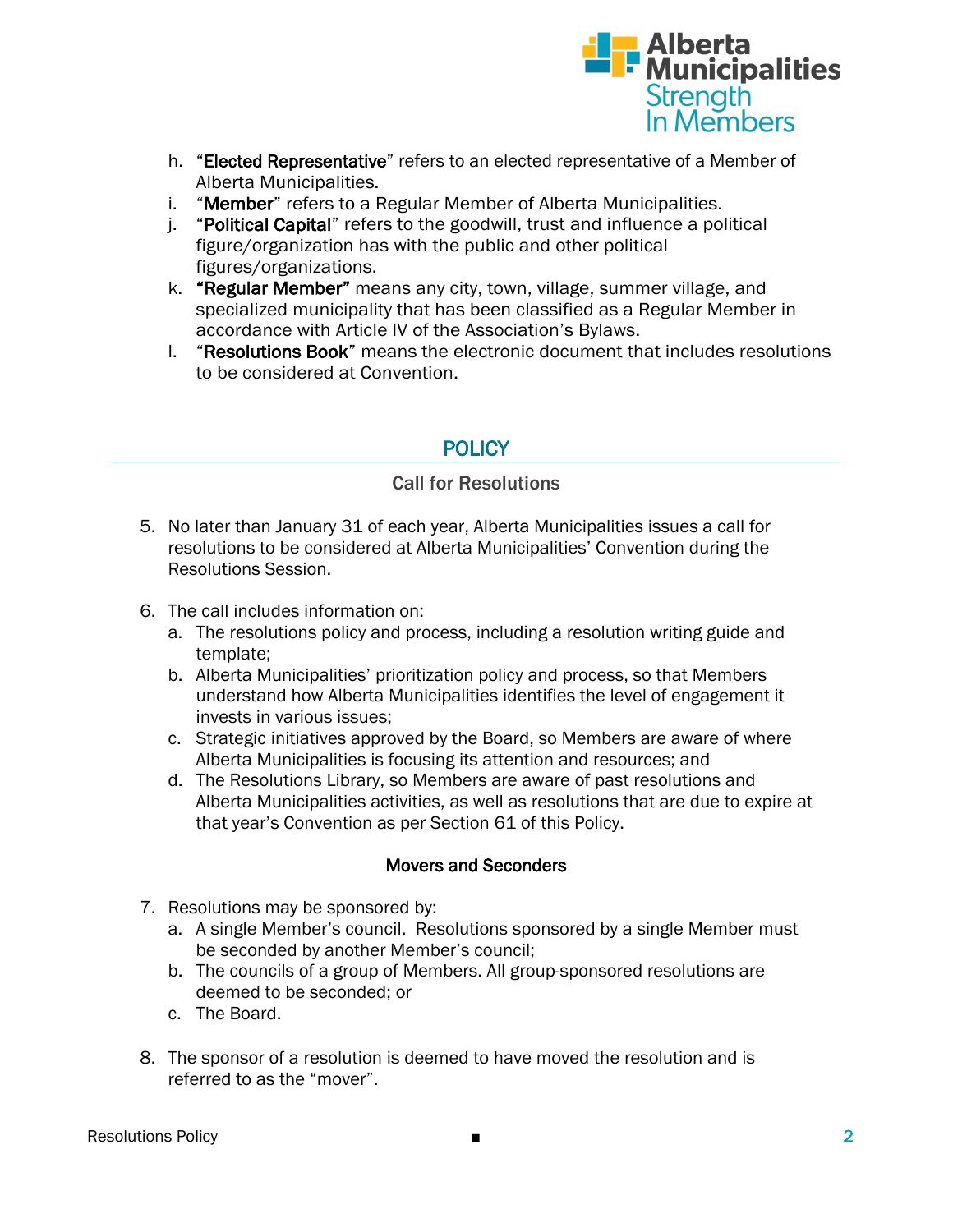

### Research and Writing

- 9. As outlined by the template in Appendix A, each resolution shall be written in the following format:
	- a. A concise title, which specifies the issue in the resolution;
	- b. A preamble of "WHEREAS" clauses, which provide a clear, brief, and factual context for the operative clause;
	- c. An operative clause, which clearly sets out what the resolution is meant to achieve and the proposal for action; and
	- d. Background information, which provides further context as to why the issue is important to Alberta municipalities.
- 10.The mover has primary responsibility for researching and drafting the resolution.
- 11.Members are encouraged to seek initial advice from Alberta Municipalities Administration on resolution topics and sources of information, as well as feedback on the format, accuracy, and clarity of draft resolutions.

#### Submission

- 12.Resolutions must be submitted to Alberta Municipalities Administration no later than May 31 of each year.
- 13.Alberta Municipalities' CEO may grant an extension of the deadline if:
	- a. Convention is scheduled later than Thanksgiving Day in any year; or
	- b. Conditions prevent Members from submitting resolutions by the deadline (e.g., emergency events).
- 14.Resolutions must be submitted:
	- a. Electronically, as specified in the call for resolutions;
	- b. In the format specified by the template in Appendix A;
	- c. With minutes that show proof of the moving and seconding councils' approvals, as required in Section 7; and
	- d. In adherence to the guidelines presented in this Policy.

#### Emergent Resolutions

- 15.A resolution related to a matter of an urgent nature arising after the resolution deadline may be considered as "emergent" on a case-by-case basis.
- 16. The criteria of an emergent resolution are that it must:
	- a. Deal with an issue of concern to Alberta municipalities that has arisen after the resolution deadline, or just prior to the resolution deadline, such that Members could not submit it as a regular resolution;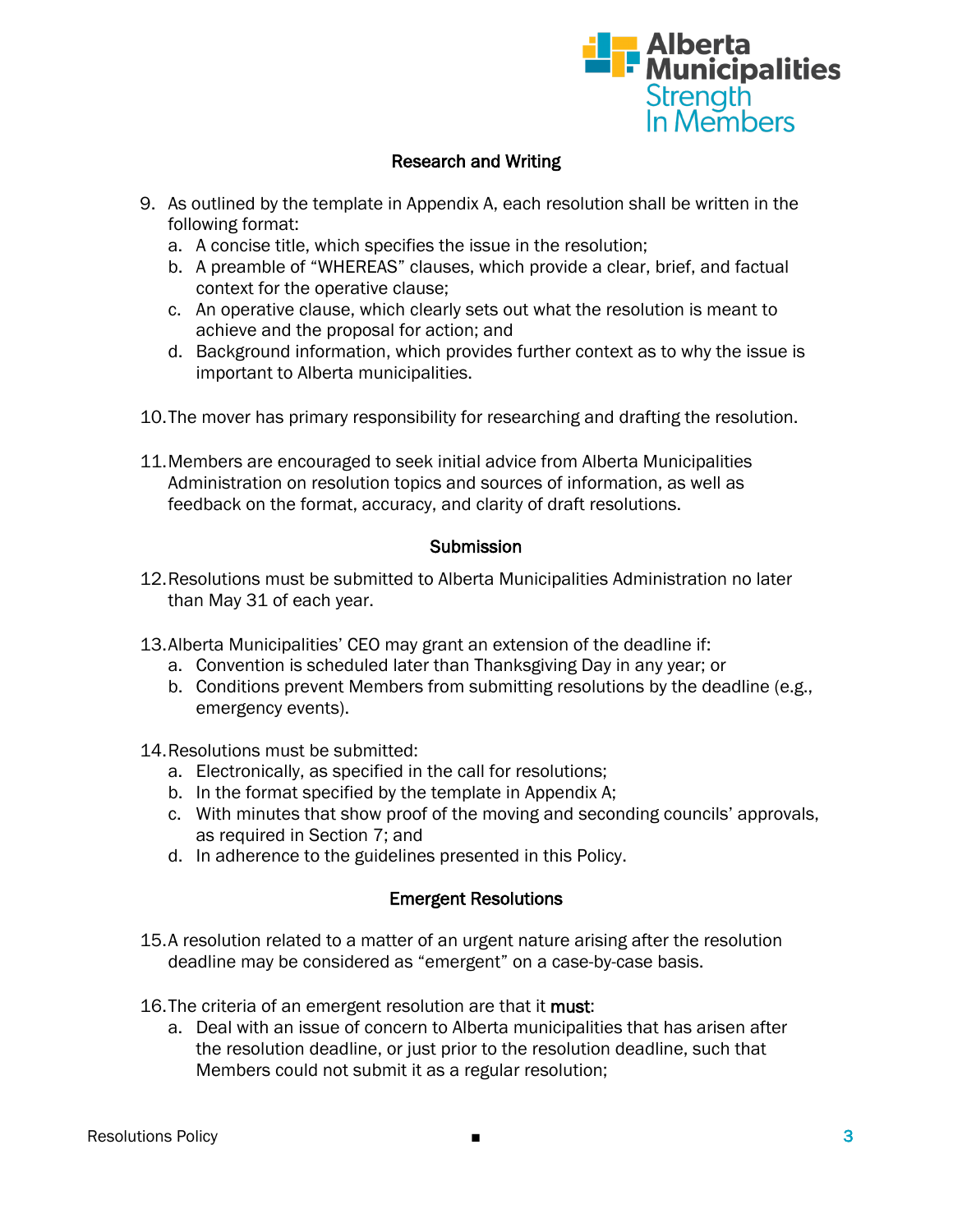

- b. Have a critical aspect that needs to be addressed before the next Convention; and
- c. Comply with the guidelines for resolutions set out in this Policy.
- 17.Members wishing to move emergent resolutions shall provide notice to Alberta Municipalities Administration as soon as possible with a deadline of the first day of Convention.
- 18.Emergent resolutions must be submitted:
	- a. Electronically, as specified in the call for resolutions;
	- b. In the format specified by the template in Appendix A;
	- c. Along with minutes that show proof of the moving council's approval and
	- d. In adherence to the guidelines presented in this policy.
- 19.The proposed resolution will be deemed to have met the criteria of an emergent resolution by either:
	- a. Alberta Municipalities' Board, if the proposed emergent resolution is submitted before the final Board meeting prior to Convention; or
	- b. Alberta Municipalities' Executive Committee, if the proposed emergent resolution is submitted after the final Board meeting prior to Convention.
- 20.If the Board or Executive Committee determines the resolution meets the criteria of an emergent resolution, the Board or Executive Committee will second the resolution.
- 21.If the resolution receives approval for consideration after the Convention Guide is sent to be published, the mover will provide Alberta Municipalities with 1,000 printed copies of the resolution.
- 22.Emergent resolutions accepted by the Alberta Municipalities' Board or Executive Committee shall be added to the Resolutions Session Agenda following the Category C resolutions as defined in Section 24(a).

#### Alberta Municipalities Review

- 23.Alberta Municipalities Administration will review resolutions as they are submitted and advise movers if a resolution:
	- a. Could trigger any of the criteria set out in Section 27;
	- b. Addresses a topic covered by an already active resolution;
	- c. Contradicts existing Alberta Municipalities policy;
	- d. Should be combined with a similar resolution being moved by another municipality; or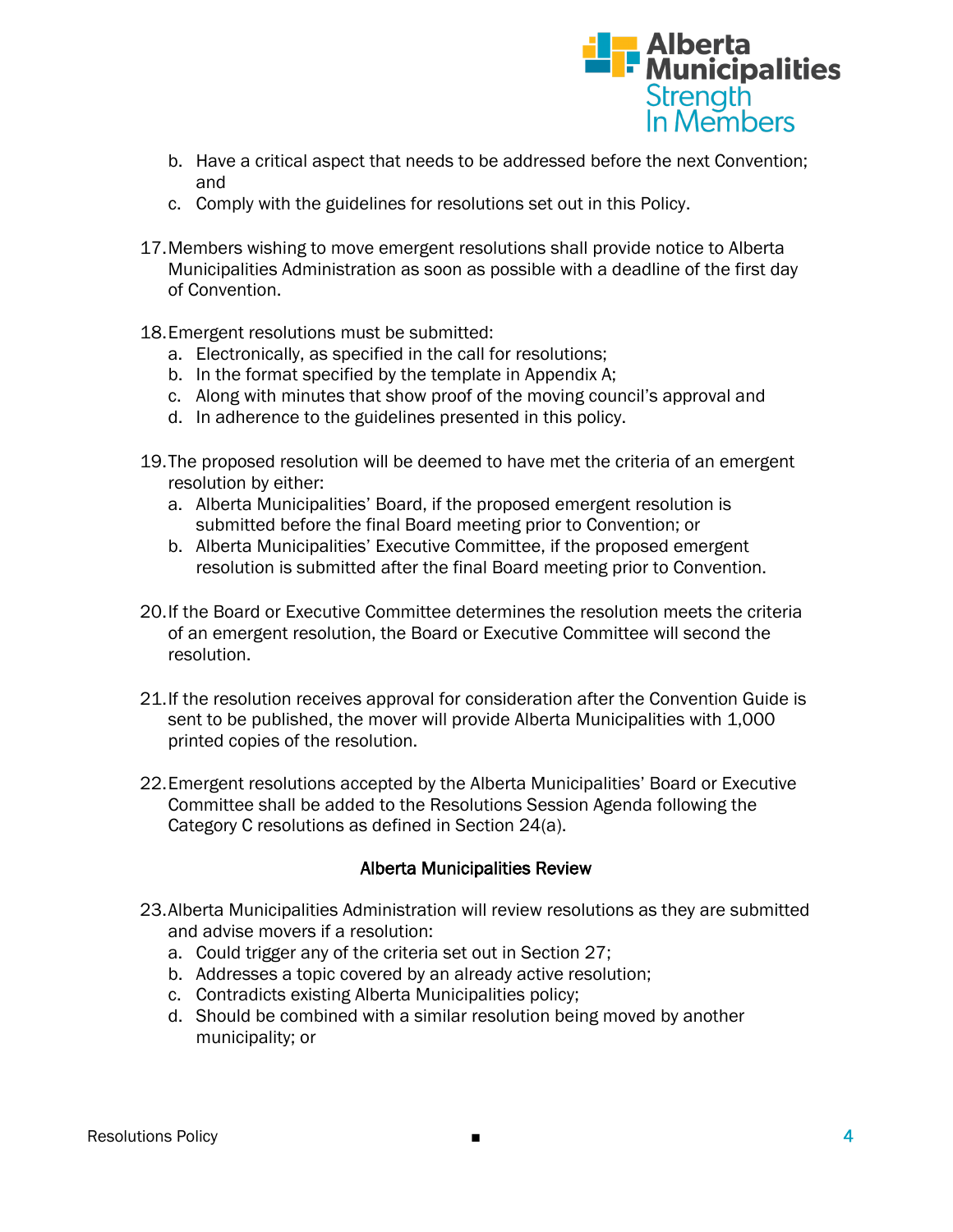

- e. Has any further deficiencies such as:
	- i. Absence of any indication of the resolution being endorsed by the council of the moving and/or seconding municipality;
	- ii. Unclear, contradictory, incorrect, or misleading statements;
	- iii. Lack of enough background information to justify the action being proposed; or
	- iv. Incorrect formatting.
- 24.Alberta Municipalities Administration will compile resolutions into a draft Resolutions Book that:
	- a. Categorizes resolutions as follows:
		- i. Category A position papers moved by the Board;
		- ii. Category B issues that relate to Alberta Municipalities' strategic initiatives; or
		- iii. Category C other issues of potential interest to Alberta municipalities.

Resolutions within these categories may be grouped by theme (e.g., governance, infrastructure, safe and healthy communities).

- b. Proposes Alberta Municipalities comments on each resolution relating to:
	- i. Whether and how the resolution relates to an existing Alberta Municipalities position or strategic initiative; and
	- ii. Other considerations that may affect Alberta Municipalities' ability to act on the resolution.
- c. Identifies resolutions that potentially trigger the criteria set out in Section 27.
- 25.Alberta Municipalities' Municipal Governance Committee will review and recommend any amendments to the draft Resolutions Book as required, including proposed comments and any Section 27 concerns.
- 26.The draft Resolutions Book will then be forwarded to the Board for consideration.
- 27.To preserve Alberta Municipalities 'credibility, the Board reserves the right to ensure issues raised by resolutions to be considered at Convention are related to municipal interests and do not:
	- a. Involve conflicts between individual municipalities;
	- b. Involve conflicts between individual municipalities and citizens, other organizations, etc.;
	- c. Involve internal issues of a municipality;
	- d. Promote the interests of individual businesses;
	- e. Direct a municipality to take a course of action;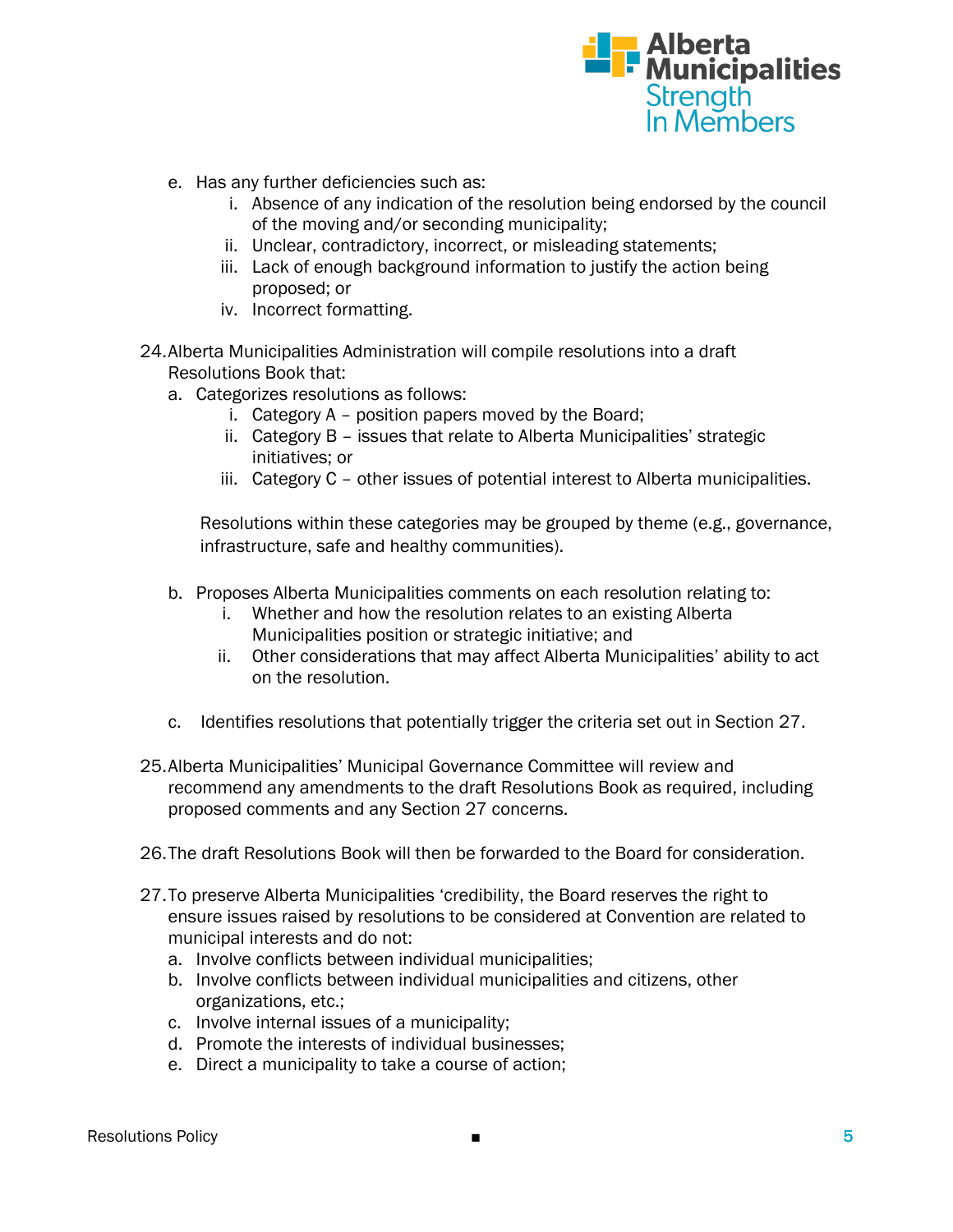

- f. Result in the perception that Alberta Municipalities is partisan and supports a political party or candidate; or
- g. Lack the clarity required to determine the issue and/or what is being asked of the Alberta Municipalities.
- 28. If Section 27 conditions exist, the Board may reject the proposed resolution and notify the mover with an explanation of why the resolution will not appear in the Resolutions Book.
- 29.The mover of a rejected resolution may appeal the decision by bringing forward a motion at the Resolutions Session for the resolution to be considered, and the decision can be reversed by 2/3 majority of votes cast.
- 30.Alberta Municipalities will electronically publish and distribute the Resolutions Book to Members at least eight (8) weeks prior to Convention to give councils enough time to review and discuss the resolutions.
- 31.Resolutions are also published in the Resolutions Library on Alberta Municipalities' website and distributed at Convention.

#### Resolutions Session

- 32.All procedures at the Resolutions Session will be governed by Robert's Rules of Order as modified by this Policy.
- 33.As provided in Alberta Municipalities' Bylaws, quorum for all proceedings at a Resolutions Session will be comprised of Elected Representatives of 25% of Alberta Municipalities' Regular Members.
- 34.Prior to the beginning of the Resolutions Session, the Resolutions Session Chair will ask for a motion from the floor to adopt the Resolutions Session Agenda as presented in the Convention Guide, with the addition of any emergent resolutions submitted after the guide was published.
- 35.Amendments from the floor to the Resolutions Session Agenda will be accepted when duly moved and seconded.
- 36.The motion to approve the Resolutions Session Agenda will be passed by a simple majority of votes cast. A 2/3 majority of the votes cast will be required to approve amendments to the Resolutions Session Agenda.
- 37.If there are no amendments to the Resolutions Session Agenda, resolutions will be debated in the order they are presented in the Convention Guide. No further amendments to the approved Agenda will be accepted.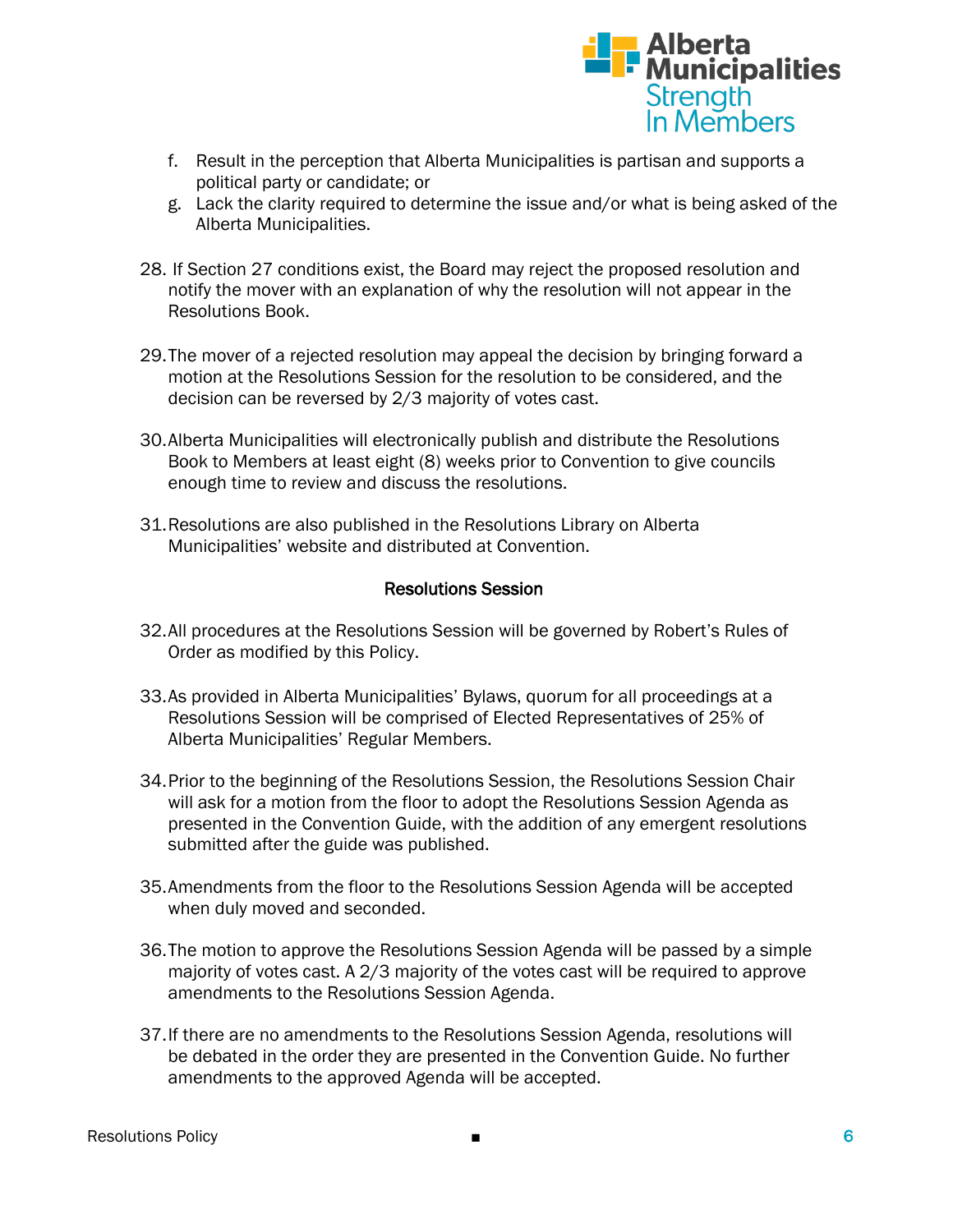

- 38.So long as there is quorum (Section 33), the Resolutions Session shall not be closed until all resolutions listed in the agenda are debated and voted upon, or the allotted time for the Resolutions Session has expired, unless the majority of delegates present vote to extend the allotted time.
- 39.Resolutions which are not debated at a Resolutions Session because of insufficient time or lack of quorum will be considered by the Board following the Convention.

#### Adoption

- 40.The Resolutions Session Chair will introduce each proposed resolution by indicating its number, title, the names of the mover and seconder, and the operative clause.
- 41.A mover may withdraw a proposed resolution when the resolution is introduced. In this event, the Resolutions Session Chair shall declare the resolution withdrawn and no further debate or comments will be allowed.
- 42.Resolutions that are moved by the Board must be seconded from the floor by an Elected Representative of a Member.
- 43.A spokesperson from the mover will then have up to two (2) minutes to speak to the resolution.
- 44.Next, Alberta Municipalities' comments on member-moved resolutions may be presented by a Board Member.
- 45.These comments must be approved in advance by the Board.
- 46.The Resolutions Session Chair will then open debate by calling for a speaker in opposition, seeking clarification or proposing an amendment.
- 47.Speakers will have a two (2) minute time limit and shall not speak more than once on any one question.
- 48.If no one rises to speak in opposition, for clarification, or to propose an amendment to a resolution, the question will be immediately called.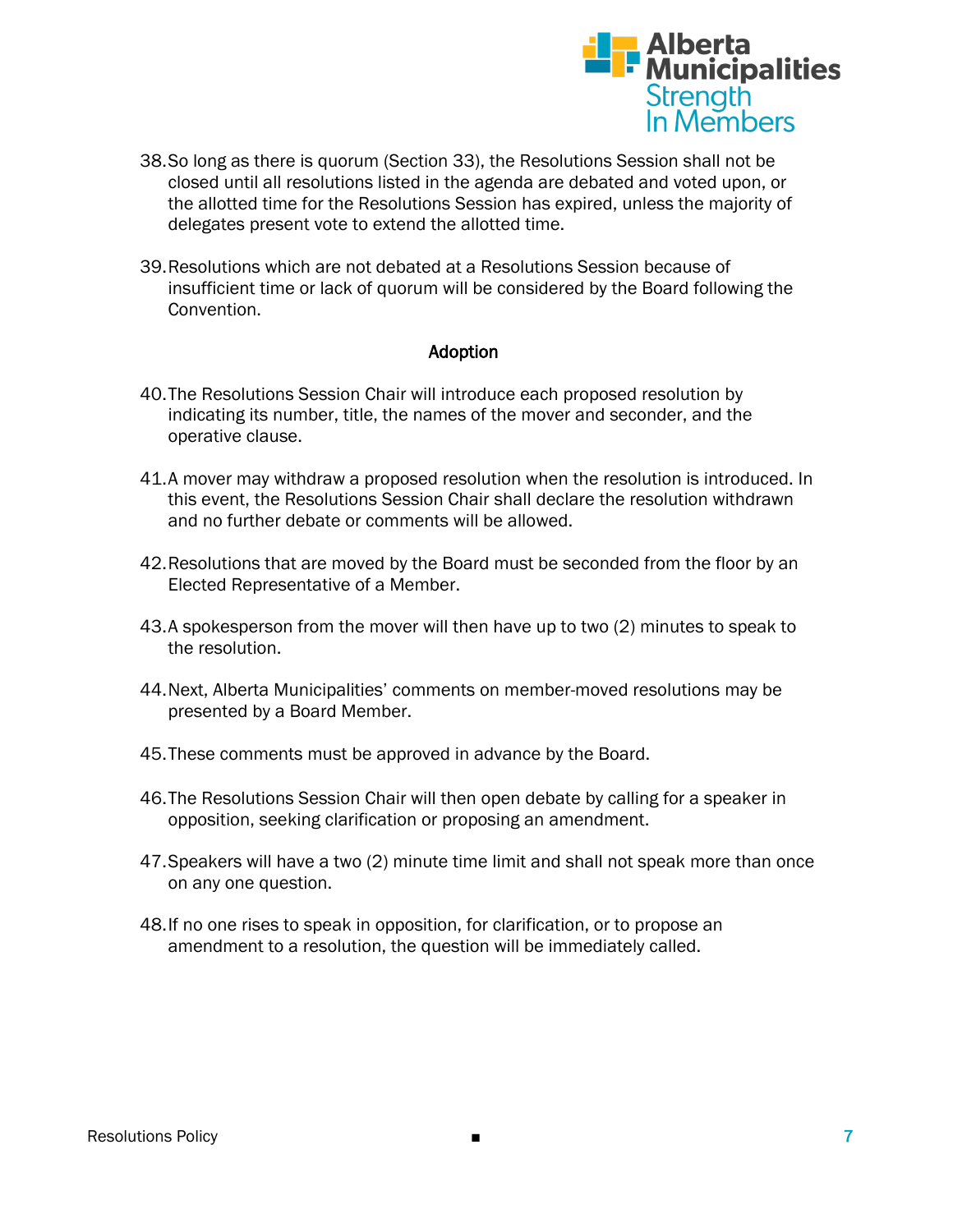

- 49.As provided in the Alberta Municipalities' Bylaws, the persons entitled to speak to a resolution during the Resolutions Session are:
	- a. Elected Representatives in attendance whose municipalities are Regular Members of Alberta Municipalities in good standing.
	- b. In the event a Regular Member is unable to be represented at the Resolutions Session by an Elected Representative, an official appointed by motion of the Council to represent it, if notice of such appointment is submitted in writing to Alberta Municipalities' CEO at least three (3) days prior to the date of the Resolutions Session.
	- c. Upon a motion from the floor, or at the discretion of the Resolution Session Chair, a representative of an Associate Member as defined in Alberta Municipalities' Bylaws.
- 50.No debate on accompanying background material and information for resolutions is allowed.
- 51.When no opposing position speaker is available, the Resolutions Session Chair will declare the end of the debate and the spokesperson from the mover will be allowed one (1) minute for the closing of debate.
- 52.Amendments, including "minor amendments" should be submitted in writing to the Resolutions Session Chair prior to the amendment being introduced, but verbal amendments will also be accepted from the floor.
- 53.Amendments must be seconded from the floor, or they do not proceed.
- 54.Debate procedures for an amendment shall be the same as for a resolution as set out in Sections 43 to 51.
- 55.The conflict-of-interest guidelines for council votes, as outlined in the *Municipal Government Act,* shall also apply to Convention resolution votes for all delegates. It is incumbent upon each delegate to adhere to these guidelines.
- 56.Voting may, at the discretion of the Resolutions Session Chair, be by:
	- a. electronic device;
	- b. a show of hands of eligible voters; or
	- c. paper ballot.
- 57.The number of votes necessary for any resolution to pass is a simple majority of votes cast for that resolution (50% plus one vote).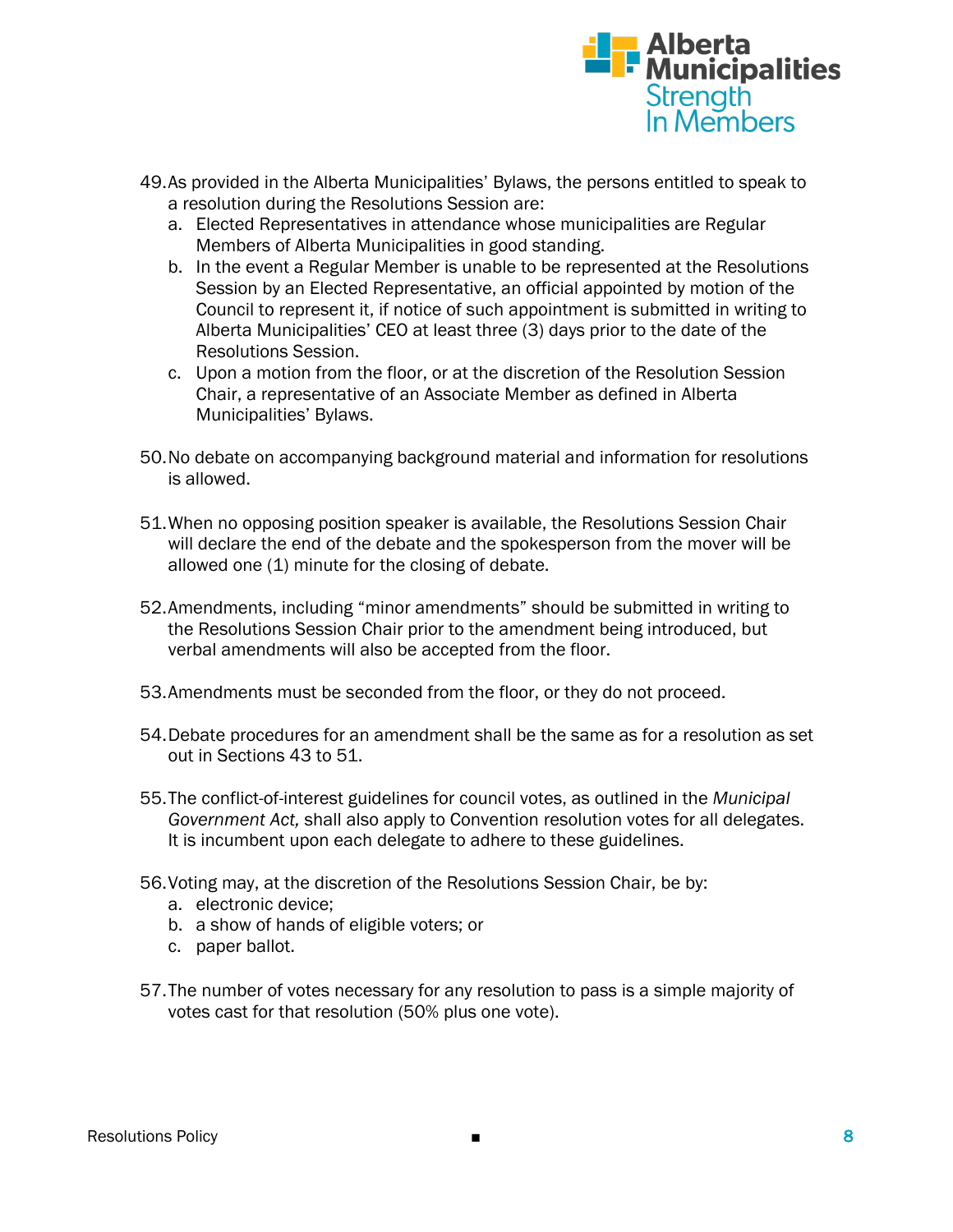

#### Action on Adopted Resolutions

- 58.All adopted resolutions will be sent to the relevant provincial and/or federal ministry or organization for response.
- 59.Further advocacy on resolutions will be recommended to the Board by the relevant Committee based on analysis completed using the Prioritization and Levels of Engagement Frameworks in Appendix B.
- 60.Category A resolutions are considered active until the Board deems them to be complete or inactive.
- 61.Category B and C resolutions have an active life of up to three (3) years if not completed before then, following which they are deemed inactive.
- 62.Members or the Board may sponsor renewal of a resolution that is going to expire.

### POLICY REVIEW

63.This Policy will be reviewed annually. Any required changes will be presented to the Alberta Municipalities Board' for approval.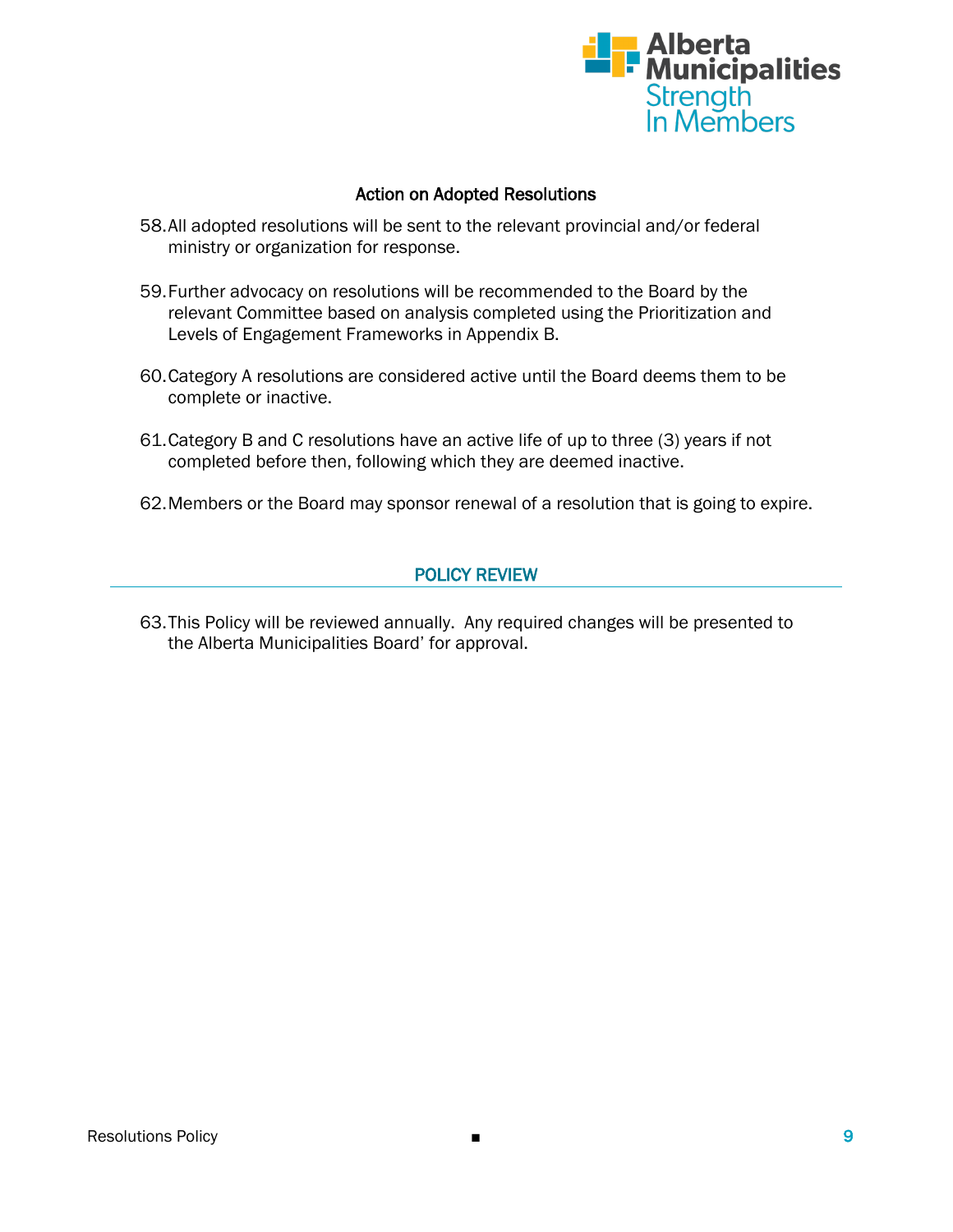

### APPENDICES

- A. Resolution Template
- B. Prioritization and Levels of Engagement Frameworks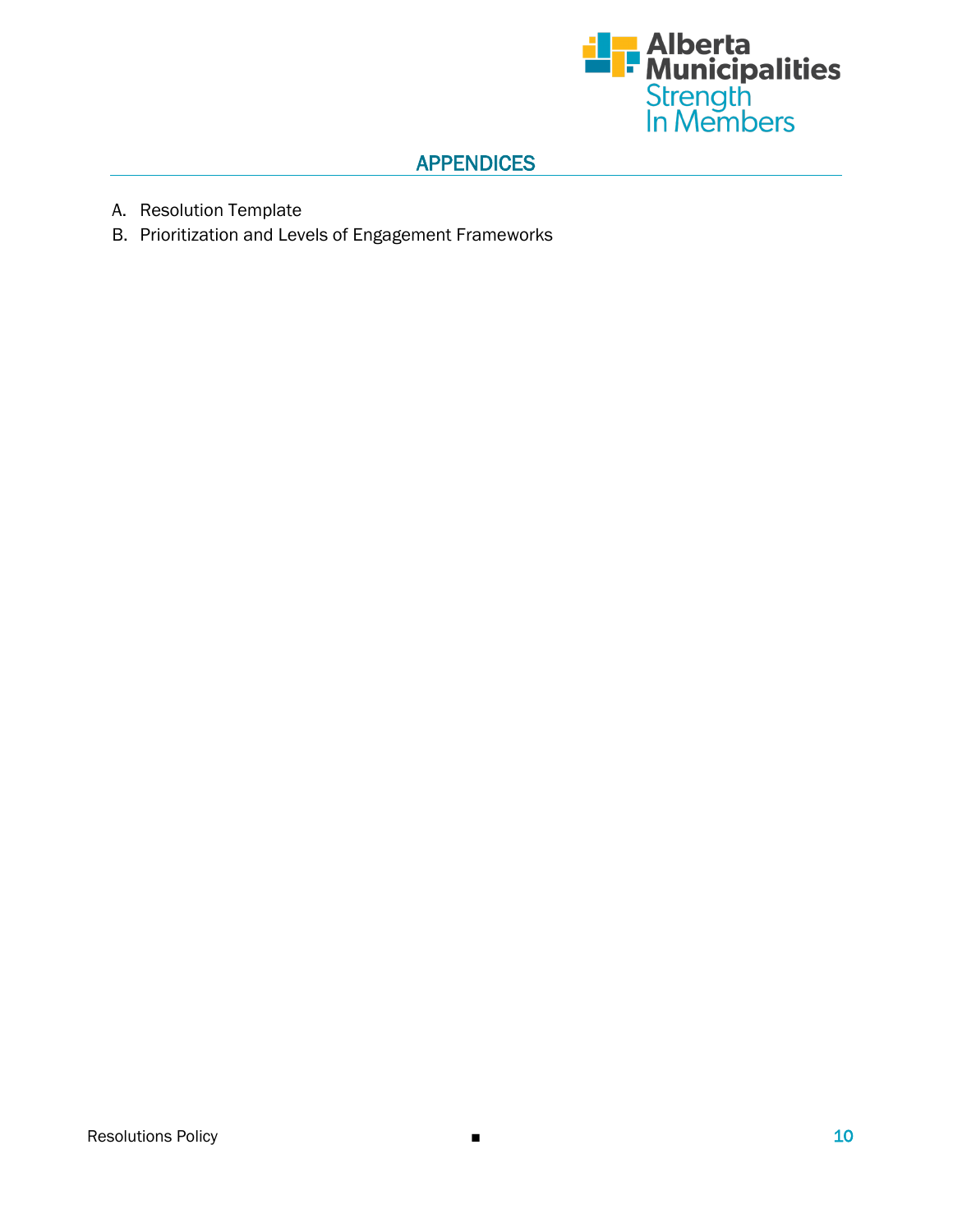

# APPENDIX A

### Resolution Template

Title of resolution: A title that is concise yet specific to the issue in the resolution Moved by: Seconded by:

WHEREAS the purpose of the "Whereas" clauses is to clearly and succinctly describe the issue or opportunity that the resolution is bringing forward, and identify why the subject is relevant to Alberta's municipal governments;

WHEREAS the clauses should identify whether the issue involves the need for information sharing, policy changes, legislative/regulatory change or a combination thereof, and refer to specific documents and sections whenever possible;

WHEREAS depending on the complexity of the issue, including roughly five "Whereas" clauses is ideal;

WHEREAS further information can be included in the background; and

WHEREAS these clauses should lead logically to the operative clause.

IT IS THEREFORE RESOLVED THAT the Alberta Municipalities advocate for ……This operative clause is the call to action. It usually includes a request for the Government of Alberta, Government of Canada or another organization to act. This is the most important part of the resolution and should be written clearly, so there is no doubt as to what action is being requested.

#### BACKGROUND:

No preamble can be comprehensive enough to give a full account of the situation that gave rise to the resolution. In all cases, supplementary or background information (1 to 2 pages max.) is necessary.

The background should answer the following questions:

- What is the impact of the issue on Alberta municipalities and how many municipalities are impacted? (Provide examples and/or statistics where possible.)
- What priority should the resolution be given?
- Does the issue and call to action relate to one of Alberta Municipalities' strategic initiatives?
- Has the issue been addressed by Alberta Municipalities in response to a resolution or otherwise in the past and what was the outcome?
- Have other associations or groups acted on this issue, or are they considering action? (e.g., Is a similar resolution being considered by the Rural Municipalities of Alberta?)
- What other considerations are involved? (e.g., Does the proposed action align with goals of the provincial or federal government, or other organizations?)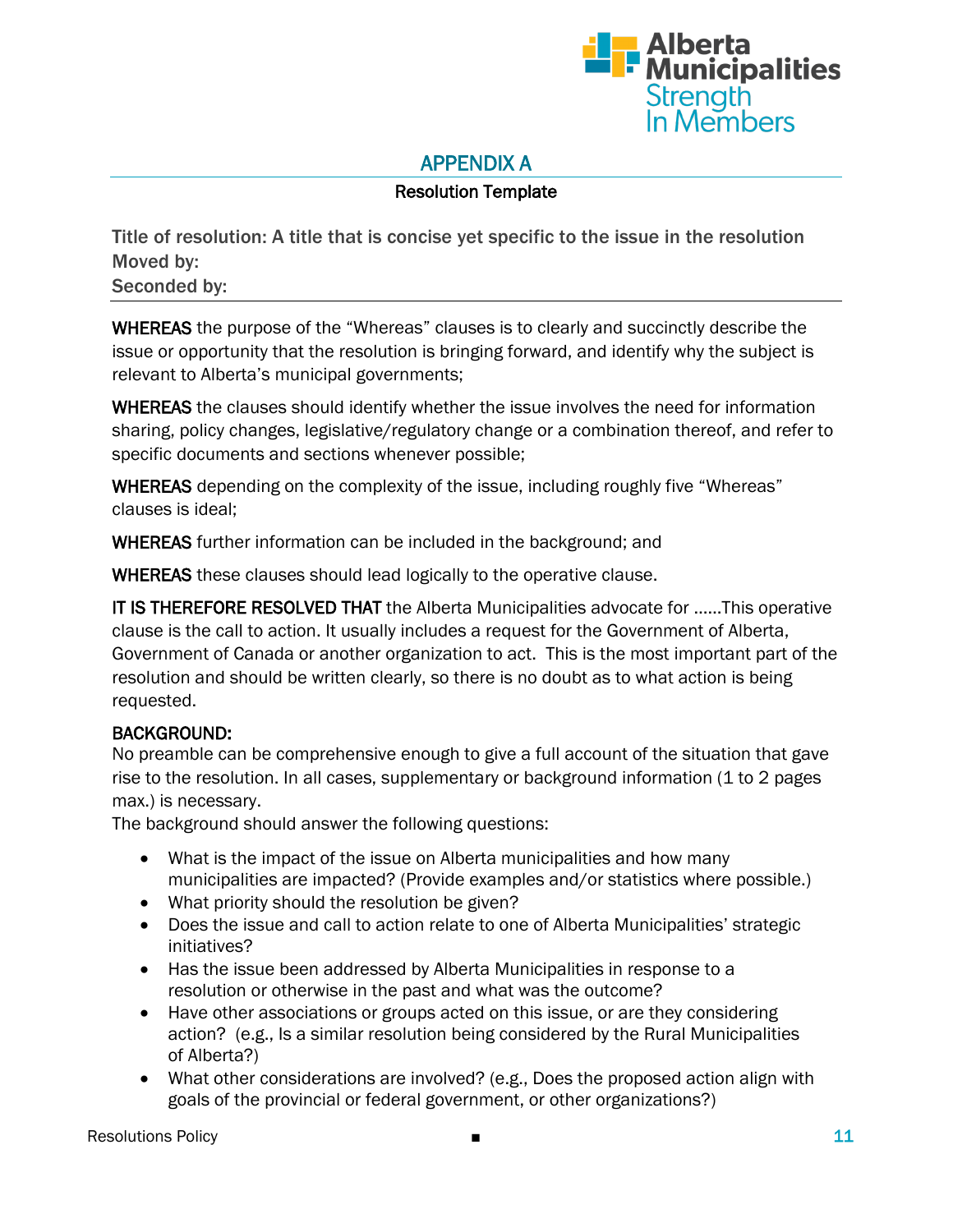

### APPENDIX B

### Prioritization Framework

| Questions                                                                                                                                                    | Sample considerations                                                                                                                                                                                                                                                                                                           | Analysis |
|--------------------------------------------------------------------------------------------------------------------------------------------------------------|---------------------------------------------------------------------------------------------------------------------------------------------------------------------------------------------------------------------------------------------------------------------------------------------------------------------------------|----------|
| Does the issue relate to<br>Alberta Municipalities'<br>strategic initiatives?                                                                                | Will action on the issue contribute<br>towards realizing the goals of the strategic<br>initiative or will it lead to scope creep<br>without adding value?                                                                                                                                                                       |          |
| Is the issue within<br>municipal jurisdiction?                                                                                                               | Is the issue exclusive to municipalities or<br>$\bullet$<br>does it also involve federal or provincial<br>government?                                                                                                                                                                                                           |          |
| What is the impact on<br>Members and how many<br>Members are impacted?                                                                                       | Is this a significant issue to a single<br>$\bullet$<br>Member or to many Members?<br>If the issue only impacts a few Members<br>٠<br>today, does it have the potential to impact<br>more Members in the future?                                                                                                                |          |
| Will engagement in this<br>issue build or deplete<br>political capital?                                                                                      | Does the issue align with the priorities of<br>$\bullet$<br>the government of the day?<br>Or will we have to push to get it onto the<br>agenda or actively counter their agenda?                                                                                                                                                |          |
| Does the issue involve the<br>need for:<br>Information sharing?<br>0<br>Funding?<br>Policy Change?<br>Legislative/regulatory<br>change?<br>All of the above? | The answer to this question will influence<br>$\bullet$<br>the time, resources and chances for<br>success.<br>In general, changes to legislation requires<br>more time and effort than changes to<br>regulations.<br>Requests for funding must consider that<br>federal and provincial governments face<br>funding constraints. |          |
| Is there an opportunity for<br>Alberta Municipalities to<br>add value to this issue?                                                                         | Does Alberta Municipalities have the<br>$\bullet$<br>expertise on staff, on the                                                                                                                                                                                                                                                 |          |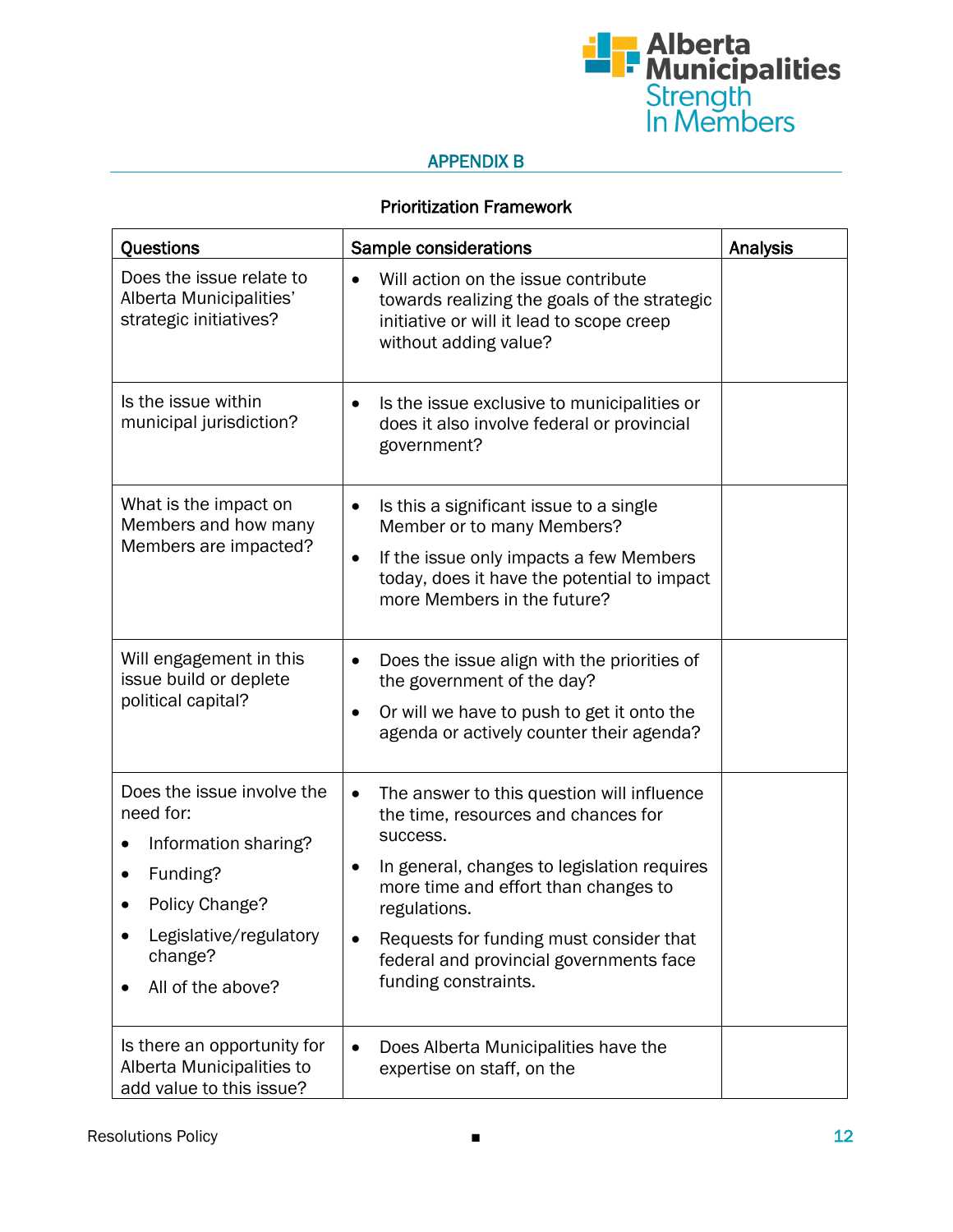

|                                                                                | Board/Committees, among Members to<br>add value?                                                                                                                                                                  |  |
|--------------------------------------------------------------------------------|-------------------------------------------------------------------------------------------------------------------------------------------------------------------------------------------------------------------|--|
|                                                                                | Alberta Municipalities is often best<br>positioned to provide input on higher level<br>principles and only f has the capacity to<br>engage at a detailed technical level on a<br>limited number of issues.        |  |
|                                                                                | Are there other organizations that have<br>greater expertise and credibility on the<br>issue?                                                                                                                     |  |
|                                                                                | Is it better for municipalities to respond<br>directly, or is a collective response<br>needed?                                                                                                                    |  |
| What are timelines<br>involved?                                                | Is there time to seek input from<br>Members/Committees and seek approval<br>from the Board?                                                                                                                       |  |
|                                                                                | In other words, is there time to determine<br>a collective response, or should Alberta<br>Municipalities just let Members know<br>about an issue and let them respond<br>individually?                            |  |
| What are the chances of<br>success?                                            | Given the answers to the above questions:                                                                                                                                                                         |  |
|                                                                                | How likely will Alberta Municipalities'<br>advocacy on an issue result in tangible<br>benefits for Members?                                                                                                       |  |
|                                                                                | Has the relevant decision maker (i.e.,<br>provincial or federal government)<br>indicated they are open to making<br>changes? Has a consultation process<br>been initiated?                                        |  |
| Does Alberta<br>Municipalities have the<br>capacity to respond<br>effectively? | Given the answers to the above questions:                                                                                                                                                                         |  |
|                                                                                | Would action on this issue take time and<br>$\bullet$<br>resources away from key priorities?                                                                                                                      |  |
|                                                                                | Does Alberta Municipalities have the time<br>and resources to conduct appropriate<br>analysis, engage Members, build<br>partnerships, create meaningful solutions<br>and report back to Members on this<br>issue? |  |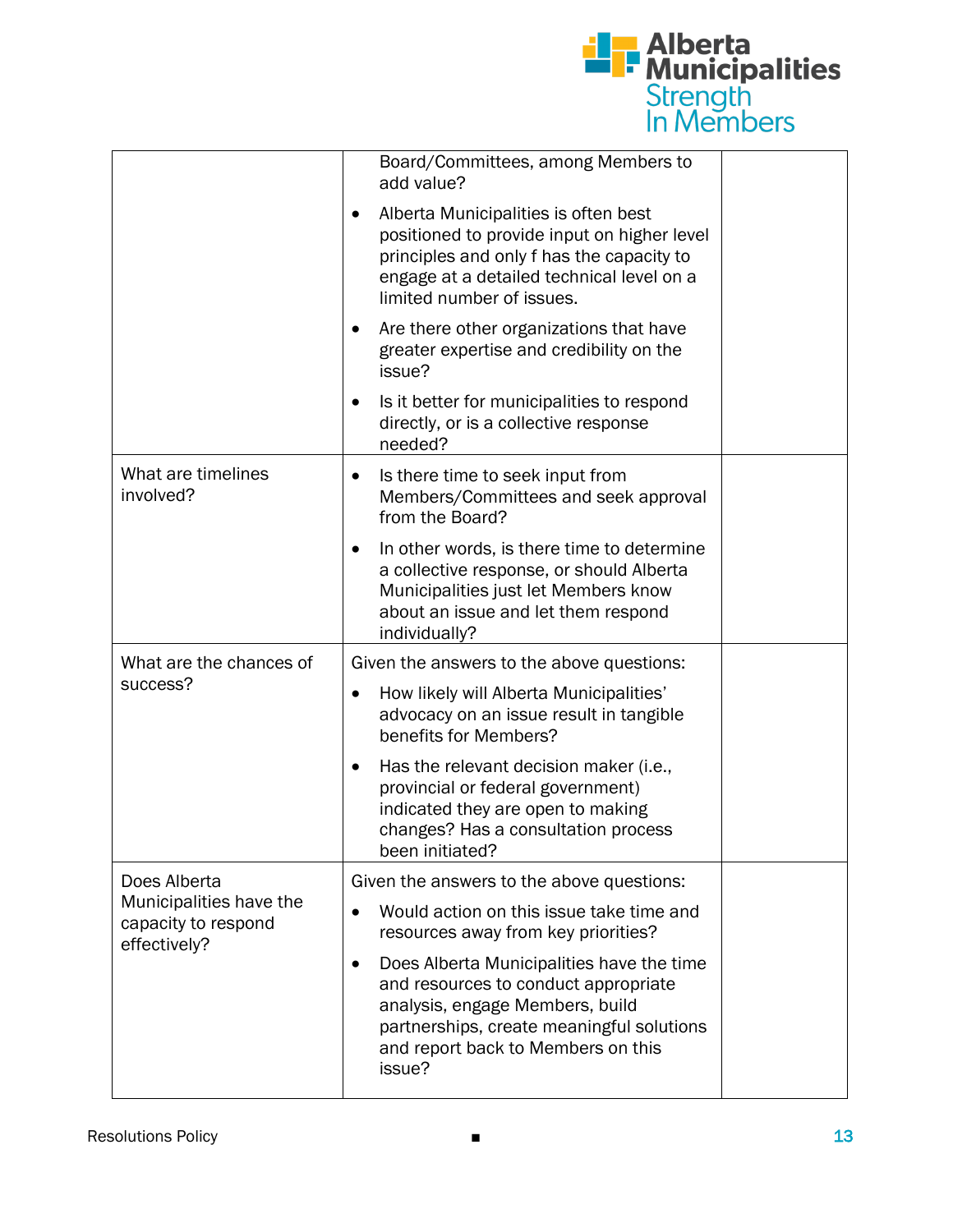

#### **Conclusion**

Based on the analysis above, what should Alberta Municipalities' level of engagement\* be on this issue?

What action should be taken?

How will the action be reported?

\*As outlined in the Levels of Engagement Framework